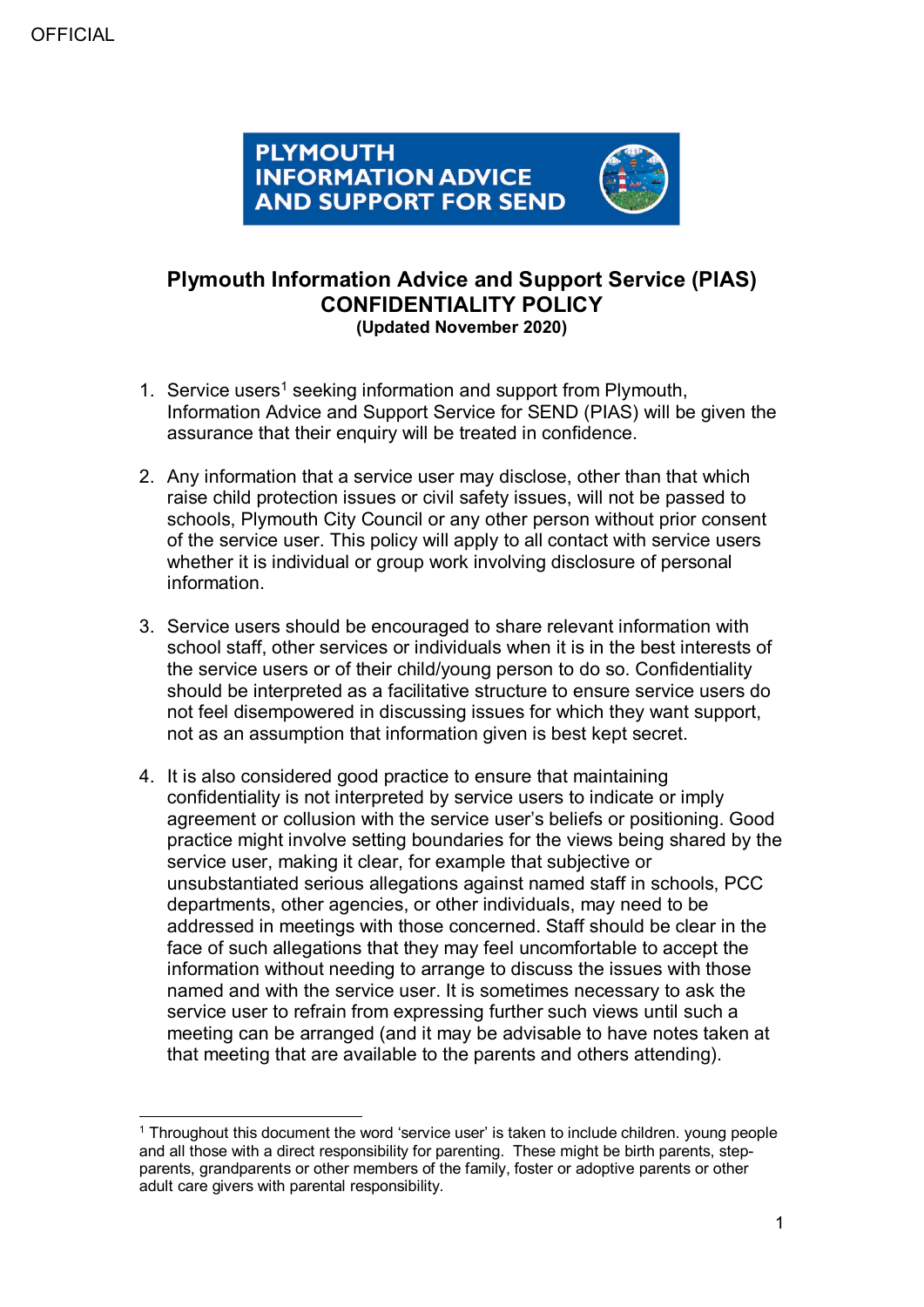## **Recording and Sharing Information:**

- 5. Personal details of service users or their child/young person (names, addresses etc.) will not be included in any data that may be requested to monitor and audit service use, except with their informed consent has been given. Anonymised data will be used to inform such audits.
- 6. Paid and voluntary staff may be asked to take notes by the service user when supporting at a meeting or may make notes while supporting an individual service user. All written information relating to the service's work with parents is the property of PIAS. Such notes can be offered to service users as a record of the meeting, capturing key points relevant to service user's needs. They should not be used as, or be seen to have the status of, formal minutes of a meeting.

## **Confidentiality boundaries**

- 7. In most instances, staff must regard all contacts with service users as confidential. This means that nothing a service user says may be passed on to another person outside of the organisation without prior consent of the service user. It is important to be aware of respecting the needs of all people we are in contact with.
- 8. Information must be made available within the service, if it is relevant to the work of the organisation. There are times when a member of staff may need to discuss a service users confidences with particular individuals within the service. This will be quite appropriate when, for example, seeking information. When seeking advice or information from outside the service on behalf of the service user, the service user's permission must be given. Staff should explain, on initial contact with service users that any information apart from that which may raise child protection issues or civil safety issues, will remain within the organisation unless the service user has given permission for the information to be shared.
- 9. Only in exceptional circumstances would it be necessary to pass on confidences outside the service. The law requires that in matters of considerable risk to children, the above rules be waived i.e. Child Protection Issues.
- 10.If a member of staff is told of actual abuse of a child, or they are told of suspected child abuse by a third party, or they themselves suspect it, they should:
	- Thank the individual for telling them, stating that they did the right thing by passing on their concern;